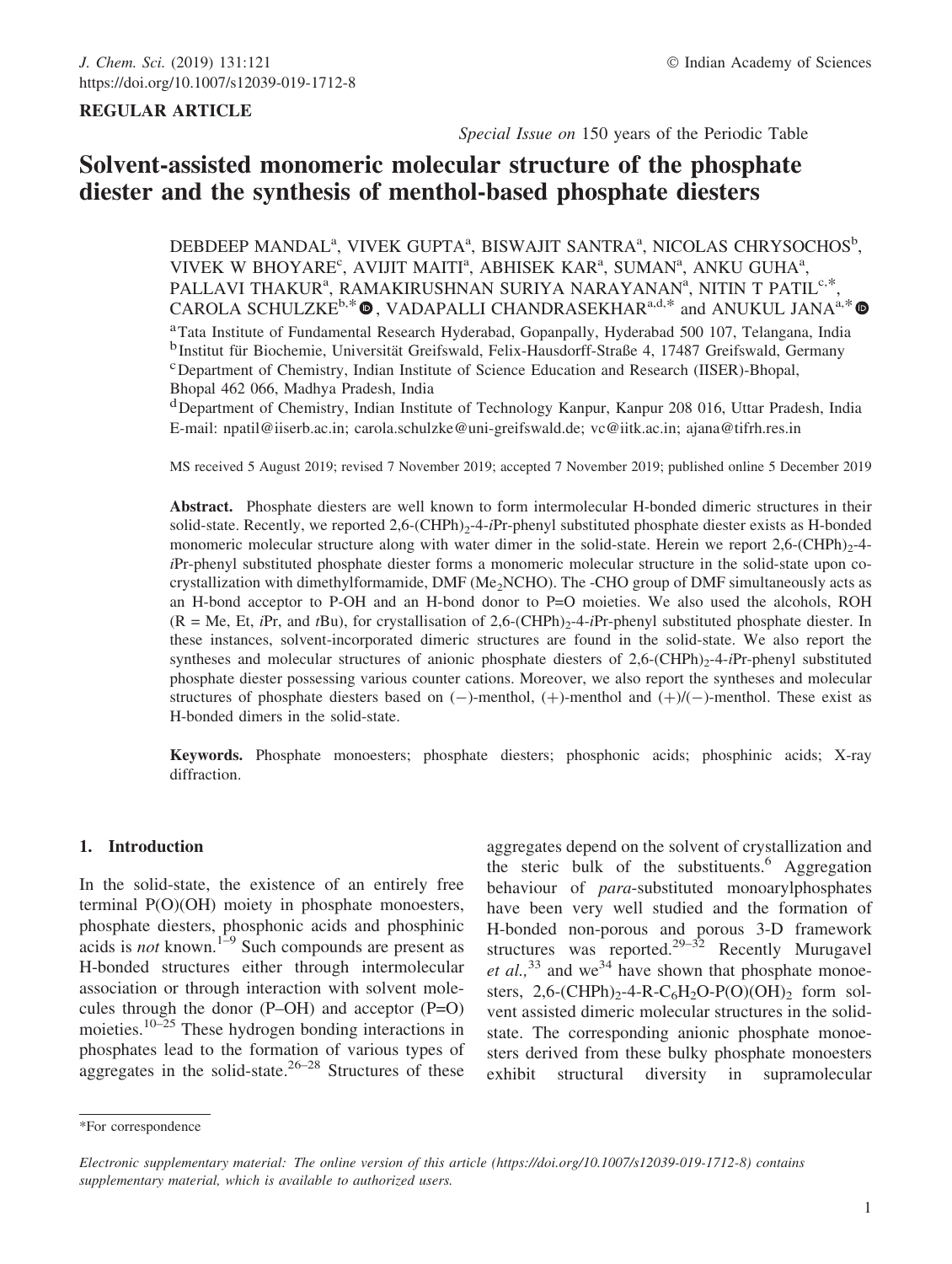organization based on counter cations $35$  as well as modulation of the nuclearity of molecular Mg(II) phosphates.36 We further disclosed that the phosphate diester,  $(2,6-(CHPh)<sub>2</sub>-4-iPr-C<sub>6</sub>H<sub>2</sub>O)<sub>2</sub>P(O)OH$ , encapsulates a water dimer and as a result is present as a monomer in the solid-state.<sup>37</sup> In order to examine the influence of solvents on the formation of monomeric or dimeric structures of phosphate diester, (2,6-  $(CHPh)_{2}$ -4-iPr-C<sub>6</sub>H<sub>2</sub>O)<sub>2</sub>P(O)OH, we have carried out further studies which are reported here. The syntheses of anionic phosphate diesters were also considered and their solid-state molecular structures examined. Moreover, we report the syntheses and molecular structures of phosphate diesters based on stereochemically distinct  $(-)$ -menthol,  $(+)$ -menthol and  $(+)/(-)$ -menthol.

## 2. Experimental

### 2.1 Materials and general procedures

Reactions involving  $n$ BuLi and POCl<sub>3</sub> were carried out under an argon atmosphere using standard Schlenk techniques and all remaining reactions were carried out under an open atmosphere inside a fume hood. THF was dried by Innovative Technology solvent purification system. Compounds  $1 \text{ Et}_2\text{O}^{37}$   $2 \text{ Et}_3\text{N}^{37}$  and  $(RO)_{2}POCl^{38}$  with  $R = (-)$ -menthol and/or  $(+)$ -menthol were prepared according to literature procedures. NMR spectra were recorded on a BrukerNanoBay 300 MHz NMR spectrometer. <sup>1</sup>H and <sup>13</sup>C{<sup>1</sup>H} NMR spectra were referenced to the peaks of residual protons of the deuterated solvent  $({}^{1}H)$  or the deuterated solvent itself  $(^{13}C(^{1}H))$ . <sup>31</sup>P NMR spectra were referenced to external  $H_3PO_4$ . FT-IR spectra were recorded on a Bruker–Alpha spectrometer. Melting points were determined in Stuart melting point apparatus SMP10 and are uncorrected. Electrospray ionization mass spectrometry (ESI-MS) spectra were recorded on a Waters-Q-Tof Premier-HAB213 spectrometer.

### 2.2 Synthesis of 1–4

2.2a Isolation of 1-DMF Slow evaporation of a dimethylformamide (DMF) (0.5 mL) solution of  $1 \text{ E}t_2$ O (0.100 g) at room temperature leads to an almost quantitative formation of 1-DMF.

2.2b Isolation of 1 MeOH Slow evaporation of a  $CH_3OH$  (5 mL) solution of  $1 \text{·} Et_2O$  (0.100 g) at room temperature leads to the almost quantitative formation of 1-MeOH.

2.2c Isolation of 1 EtOH Slow evaporation of an ethanol (5 mL) solution of  $1 \text{ E}t_2O$  (0.100 g) at room temperature leads to the almost quantitative formation of 1-EtOH.

# 2.2d Isolation of 1 iPrOH

Method I: Slow evaporation of an *isopropanol* (5 mL) solution of  $1 \text{ E}t_2O$  (0.100 g) at room temperature leads to the almost quantitative formation of  $1$  *i*PrOH.

Method II: Slow evaporation of an acetone  $(1 \text{ mL})$ , acetonitrile (1 mL) and isopropanol (1 mL) solvent mixture of  $1 \text{ Et}_2\text{O}$  (0.100 g) at room temperature leads to the almost quantitative formation of  $1$  *iPrOH*.

2.2e Isolation of 1 tBuOH Slow evaporation of an acetone (1 mL), acetonitrile (1 mL) and tertbutanol  $(0.5 \text{ mL})$  solvent mixture of  $1 \text{ Et}_2O$   $(0.100 \text{ g})$  at room temperature leads to the almost quantitative formation of  $1$  t**BuOH**.

2.2f Synthesis of 2 iPr<sub>2</sub>NEt;  $[(iPrAr'O)_2P(O)(O)]^-$  H- $N(Et)iPr<sub>2</sub><sup>+</sup>$  To a solution of  $1 \text{ Et<sub>2</sub>O}$  (0.107 g, 0.1 mmol) in acetonitrile  $(5 \text{ mL})$  was added EtNiPr<sub>2</sub>  $(0.02 \text{ mL}, 0.1)$ mmol) and stirred for 5 h. During this period a colorless residue was formed, which was dissolved by addition of DMF (2 mL) followed by warming. The reaction mixture was filtered and the filtrate kept for crystallization at room temperature affording colorless crystals. Yield: 0.072 g, 64%. M.p.: >250 °C. <sup>1</sup>H NMR (300 MHz, CDCl<sub>3</sub>, 25 °C):  $\delta = 11.25$  (s, br, 1H, N–H), 6.99–6.82 (m, 40H, Ar–H), 6.65–6.60 (m, 8H, Ar– $H$  + CHPh<sub>2</sub>), 2.94 (br, 1H,), 2.66 (sept, 2H,CH(CH<sub>3</sub>)<sub>2</sub>), 2.48 (br, 1H,), 2.26 (br, 2H, N(CH(CH<sub>3</sub>)<sub>2</sub>)<sub>2</sub>, 1.02–0.93 (m, 27H, CH(CH<sub>3</sub>)<sub>2</sub> +  $NCH_2CH_3 + N(CH(CH_3)_2)_2$  ppm. <sup>13</sup>C{<sup>1</sup>H} NMR (75.431 MHz, CDCl<sub>3</sub>, 25 °C,):  $\delta = 146.92$  (Ar–Cquart), 146.80 (Ar–Cquart), 144.66 (Ar–Cquart), 143.52 (Ar– Cquart), 136.73 (Ar–Cquart), 129.73 (Ar–CH), 129.41 (Ar–CH), 127.91 (Ar–CH), 127.62 (Ar–CH), 125.35 (Ar– CH), 52.46 (N(CH(CH<sub>3</sub>)<sub>2</sub>)<sub>2</sub>), 49.32 (CHPh<sub>2</sub>), 41.0  $(NCH_2CH_3)$ , 33.32  $(CH(CH_3)_2)$ , 23.98  $(CH(CH_3)_2)$ , 18.16 (N(CH(CH<sub>3</sub>)<sub>2</sub>)<sub>2</sub>), 17.16 (NCH<sub>2</sub>CH<sub>3</sub>), 11.14  $(NCH_2CH_3)$  ppm.  ${}^{31}P\{{}^{1}H\}$  NMR (121.442 MHz, CDCl<sub>3</sub>, 25 °C):  $\delta = -11.0$  ppm. FT-IR (KBr pellet, cm<sup>-1</sup>):  $\bar{v} = 3420$  (w, br),  $3082$  (w),  $3057$  (m),  $3024$  (m), 2957 (s), 2870 (w), 2387 (w), 2299 (w), 1943 (w), 1888 (w), 1801 (w), 1599 (m), 1493 (s), 1465 (s), 1445 (s), 1399 (w), 1384 (w), 1362 (w), 1318 (w), 1292 (w), 1244 (s), 1205 (m), 1177 (w), 1159 (m), 1120 (m), 1083 (s), 1031 (m), 920 (m), 896 (s), 850 (m), 829 (w), 796 (w), 763 (m), 744 (w), 721 (s), 698 (s), 666 (w), 646 (w), 628 (w), 606 (m), 580 (w), 516 (w).

2.2g Synthesis of 2-NHC<sup>iPr2Me2</sup>;  $[(iPrAr'O)<sub>2</sub>]$  $P(O)(O)$ <sup>-</sup>H-NHC<sup>iPr2Me2+</sup> In a 100 mL Schlenk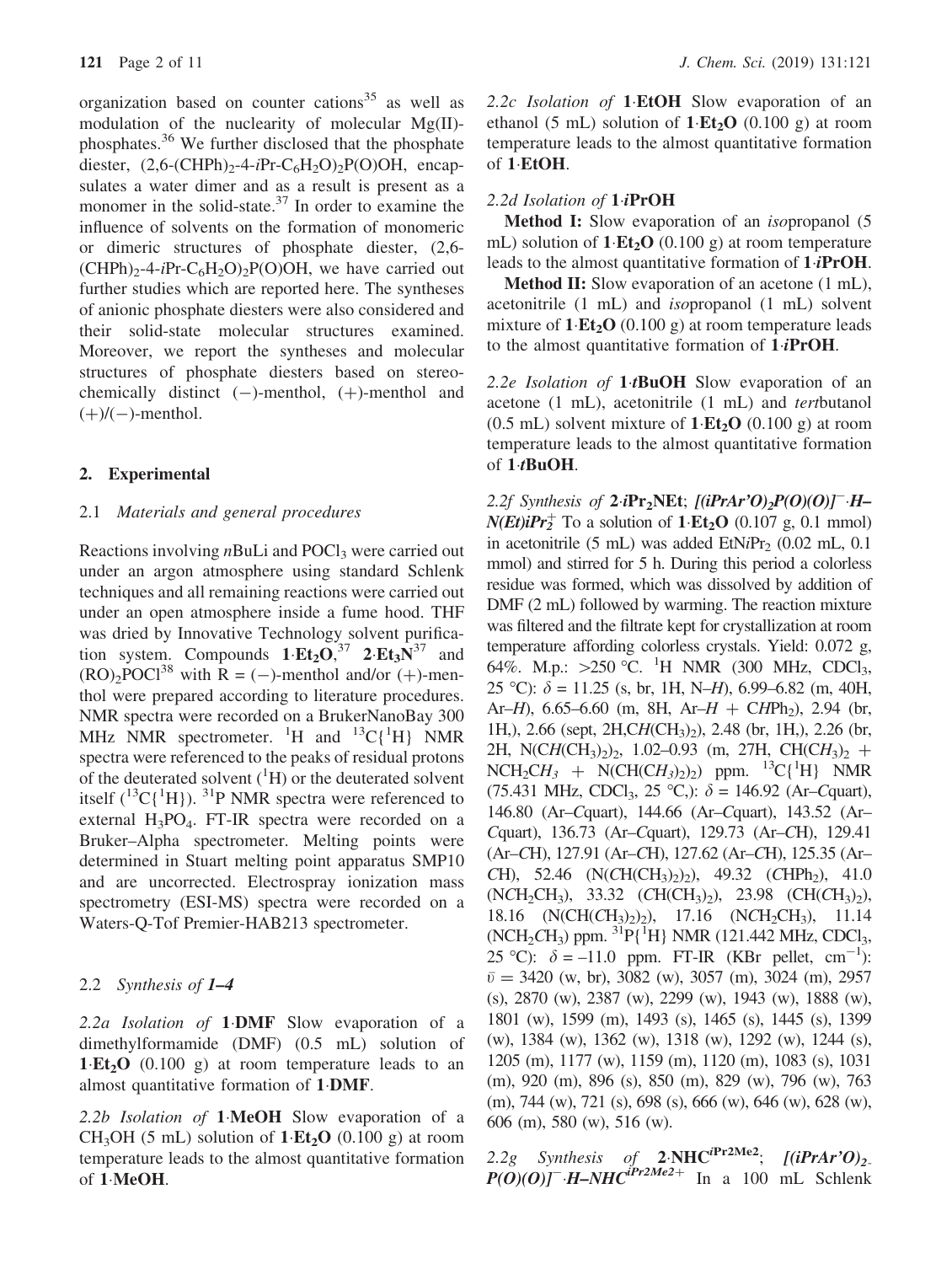flask,  $1 \text{ E}t_2O$  (0.072 g, 0.07 mmol) and NHC<sup>*i*Pr2Me2</sup> (0.013 g, 0.07 mmol) were mixed. Then dry THF (20 mL) was added and the resulting reaction mixture was stirred for 5 h at room temperature. On evaporation of all volatiles followed by washing with diethyl ether (2 x 5 mL), a colorless solid was obtained as desired product. Single crystals suitable for X-ray diffraction studies were grown by slow evaporation of acetonitrile solution of  $2 \text{~NHC}^{\text{iPr2Me2}}$  at room temperature. Yield: 0.048 g, 59%. M.p.: >250 °C. <sup>1</sup>H NMR (25 °C, 300 MHz, CDCl<sub>3</sub>):  $\delta = 10.54$  (s, 1H, N– CH–N), 7.06–6.71 (m, 43H, Ar–H + CHPh<sub>2</sub>), 6.61 (s, 4H, Ar–H), 5.91 (s, 1H, CHPh<sub>2</sub>), 4.30 (sept, 2H, (N–  $CH(CH<sub>3</sub>)<sub>2</sub>$ ), 2.65 (sept, 2H,  $CH(CH<sub>3</sub>)<sub>2</sub>$ ), 2.16 (s, 6H, C(4,5)–CH<sub>3</sub>), 1.29 (d, 12H, (N–CH(CH<sub>3</sub>)<sub>2</sub>), 1.01 (d, 12H, CH(CH<sub>3</sub>)<sub>2</sub>) ppm. <sup>13</sup>C{<sup>1</sup>H} NMR (25 °C, 75.431 MHz, CDCl<sub>3</sub>):  $\delta = 144.95$  (Ar–C<sub>quart</sub>), 142.44 (Ar–  $C_{\text{quart}}$ ), 137.30 (Ar– $C_{\text{quart}}$ ), 137.26 (N–CH–N), 134.89  $(Ar-C_{quart})$ , 129.80  $(Ar-C_{quart})$ , 127.38  $(Ar-CH)$ , 126.83 (Ar–CH), 125.23 [C(4,5), Im], 125.03 (Ar– CH), 51.36 (CHPh<sub>2</sub>), 49.86 (N–CH(CH<sub>3</sub>)<sub>2</sub>), 33.36  $(CH(CH<sub>3</sub>)<sub>2</sub>), 24.08 (N-CH(CH<sub>3</sub>)<sub>2</sub>), 22.36 (CH(CH<sub>3</sub>)<sub>2</sub>),$ 8.76 [C(4,5)–CH<sub>3</sub>] ppm. <sup>31</sup>P{<sup>1</sup>H} NMR (25 °C, 121.442 MHz, CDCl<sub>3</sub>):  $\delta = -9.2$  ppm. FT-IR (KBr pellet, cm<sup>-1</sup>):  $\bar{v} = 3421$  (m, br), 3117 (w), 3081 (w), 3057 (m), 3024 (m), 2958 (s), 2865 (m), 2801 (w), 1947 (w), 1884 (w), 1807 (w), 1629 (w), 1599 (m), 1581 (w), 1555 (m), 1493 (s), 1464 (s), 1445 (s), 1393 (w), 1379 (w), 1359 (w), 1319 (w), 1289 (w), 1249 (s), 1202 (m), 1156 (m), 1118 (s), 1096 (s), 1030 (m), 1002 (w), 986 (w), 967 (w), 916 (w), 890 (m), 878 (s), 857 (w), 841 (s), 794 (w), 764 (m), 719 (s), 701 (s), 659 (s), 633 (w), 623 (w), 606 (w), 598 (m), 588 (m), 574 (m), 546 (m). ESI-MS: Calcd (m/z) for  $[C_{11}H_{21}N_2^+]$ : 181.1699; found: 181.1613.

2.2h Synthesis of 3;  $[(iPrAr'O)_2P(O)(O)]_2^2$ .  $\text{Zn}(MeOH)_{4}(H_{2}O)_{2}^{2+}$  To a solution of 2 Et<sub>3</sub>N (0.031 g, 0.028 mmol) in methanol (5 mL) was added a solution of  $ZnCl<sub>2</sub>$  (0.004 g, 0.028 mmol) in methanol (5 mL) with stirring followed by addition of DMF (0.03 mL) at room temperature. The resulting reaction mixture was heated at 70  $\degree$ C for 5 h and during this period a colorless residue was formed which was filtered-off and the filtrate kept for crystallization. Colorless crystals suitable for X-ray diffraction studies were obtained by slow evaporation at room temperature. Yield: 0.012 g, 38%. M.p.: 224–228 °C. <sup>1</sup>H NMR (300 MHz, CDCl<sub>3</sub>, 25 °C):  $\delta = 6.78 - 6.98$  (m, 40H, Ar–H), 6.62 (s, 4H, Ar–H), 6.32 (s, 4H, CHPh<sub>2</sub>), 2.57–2.71 (m, 16H,  $CH(CH<sub>3</sub>)<sub>2</sub>+4CH<sub>3</sub>OH)$ , 1.01 (d, 12H, CH(CH<sub>3</sub>)<sub>2</sub>), 0.83 (s, 4H,  $H_2O$ ) ppm. <sup>13</sup>C{<sup>1</sup>H} NMR (75.431 MHz, CDCl<sub>3</sub>, 25 °C):  $\delta = 143.69$  (Ar–C<sub>quart</sub>), 129.59 (Ar–CH), 127.85 (Ar–CH), 127.43 (Ar–CH), 125.75  $(Ar–CH)$ , 49.76  $(CHPh<sub>2</sub>)$ , 45.54  $(CH<sub>3</sub>OH)$ , 33.37  $(CH(CH_3)_2)$ , 23.93 (CH(CH<sub>3</sub>)<sub>2</sub>) ppm. <sup>31</sup>P{<sup>1</sup>H} NMR  $(121.442 \text{ MHz}, \text{CDCl}_3, 25 \text{ °C})$ :  $\delta = -10.6 \text{ ppm}$ . FT-IR (KBr pellet, cm<sup>-1</sup>):  $\bar{v} = 3565$  (s, br),  $3083$  (w),  $3059$ (m), 3026 (m), 2958 (s), 2869 (w), 1948 (w), 1885 (w), 1804 (w), 1657 (m), 1599 (m), 1493 (s), 1466 (m), 1445 (s), 1383 (w), 1363 (w), 1319 (w), 1291 (w), 1258 (m), 1200 (s), 1157 (m), 1117 (s), 1078 (s), 1031 (m), 1003 (w), 966 (w), 925 (s), 856 (m), 828 (w), 797 (w), 761 (m), 746 (w), 722 (s), 698 (s), 672 (w), 647 (w), 633 (w), 621 (w), 605 (m), 584 (w), 544 (w).

2.2i Synthesis of  $4a$ ; (-) $Mt_2P(O)OH$  (-)-Menthol (5.0) g, 32 mmol) was dissolved in 10 mL of THF; an equal volume of diethyl ether was added and the mixture was cooled to  $-78$  °C. The dropwise addition of nBuLi (1.6 M in hexane, 20 mL, 32 mmol) resulted in the formation of a colorless suspension. After the mixture was stirred for an additional 10 min at  $-78$  °C, POCl<sub>3</sub> (1.5 mL, 16 mmol) was slowly added and the solution was warmed to ambient temperature and stirred overnight. All volatiles were removed under vacuum affording a colorless oily compound with LiCl. The resulting reaction mixture was dissolved in a mixture of  $CH<sub>3</sub>CN/water$  (40 mL/10 mL) and refluxed for 6 h. During this period a colorless clear solution was formed, which was kept for two days and led to the formation of the colorless crystalline compound. This colorless crystalline compound was filtered followed by washing with acetonitrile and dried under vacuum at 50  $^{\circ}$ C for 3 h to give 4a as colorless compound. Single crystals suitable for X-ray diffraction studies were grown by slow evaporation from a CH<sub>3</sub>CN/water  $(4/1)$  mixture solution of **4a** at room temperature. Yield: 2.85 g, 48%. M.p.: 102– 104 °C. <sup>1</sup>H NMR (25 °C, 300 MHz, CDCl<sub>3</sub>):  $\delta = 8.78$ (s, br, 1H, P–OH), 4.10–4.06 (m, 2H, H1), 2.27–2.15 (m, 4H), 1.67–1.63 (m, 4H), 1.40–1.29 (m, 4H), 1.20– 1.12 (m, 2H), 1.0–0.97 (m, 2H), 0.92–0.88 (m, 14H), 0.81–0.79 (m, 6H) ppm.  ${}^{13}C[{^1}H]$  NMR (25 °C, 75.431 MHz, CDCl<sub>3</sub>):  $\delta = 78.99$  (C1), 78.90 (C1), 48.56, 48.47, 42.39 (C6), 34.09 (CH<sub>2</sub>), 31.61, 30.95, 25.42 (CH(CH<sub>3</sub>)<sub>2</sub>), 22.89 (CH<sub>2</sub>), 22.01 (CH<sub>3</sub>), 20.97 (CH<sub>3</sub>), 15.74 (CH<sub>3</sub>) ppm. <sup>31</sup>P{<sup>1</sup>H} NMR (25 °C, 121.442 MHz, CDCl<sub>3</sub>):  $\delta = 0.55$  ppm. FT-IR (KBr pellet, cm<sup>-1</sup>):  $\bar{v} = 3417$  (m, br), 2954 (s), 2927 (s), 2870 (m), 2722 (w), 2385 (w), 1639 (w), 1456 (s), 1387 (m), 1371 (m), 1349 (w), 1232 (w), 1180 (m), 1154 (m), 1061 (s), 1014 (s), 977 (s), 928 (m), 898 (m), 835 (m), 818 (w), 801 (w), 594 (w), 566 (w), 552 (m). ESI-MS: Calcd (m/z) for  $[C_{20}H_{39}O_4P + Na^+]^+$ : 397.2478; found: 397.2489.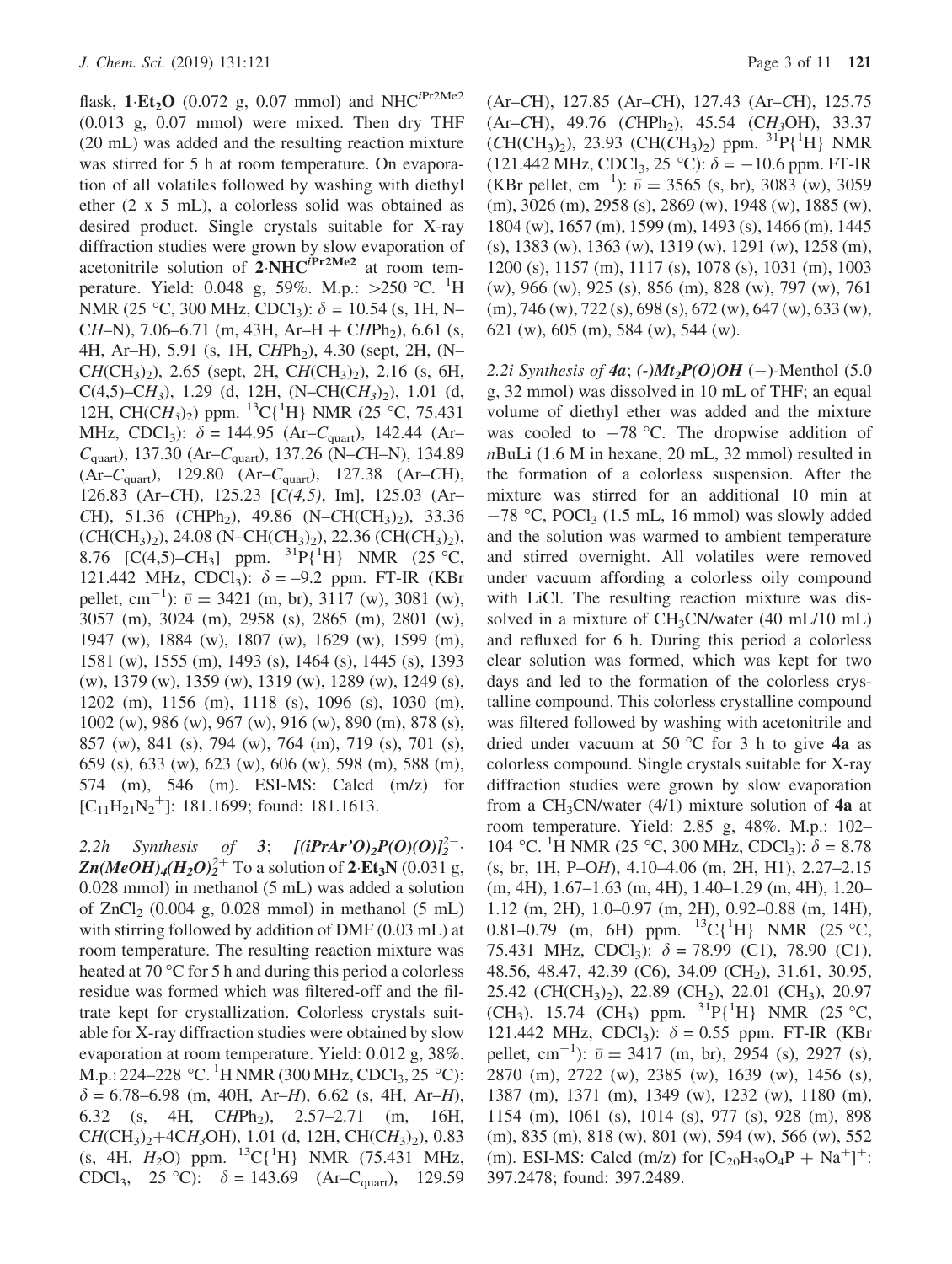2.2j Synthesis of  $4b$ ; (+)Mt<sub>2</sub>P(O)OH Compound 4b was prepared starting from  $(+)$ -menthol as colorless crystals following the same procedure as described above for the synthesis of  $4a$ . Quantities:  $(+)$ -menthol (5.0 g, 32 mmol), nBuLi (1.6 M in hexane, 20 mL, 32 mmol),  $POCl<sub>3</sub>$  (1.5 mL, 16 mmol), THF (10 mL), diethyl ether (10 mL). Single crystals suitable for Xray diffraction studies were grown by slow evaporation from a  $CH_3CN/water$  (4/1) mixture solution of 4b at room temperature. Yield: 2.72 g, 45%. M.p.: 108– 110 °C. <sup>1</sup>H NMR (25 °C, 300 MHz, CDCl<sub>3</sub>):  $\hat{\delta} = 9.24$ (s, br, 1H, P–OH), 4.10-4.06 (m, 2H, H1), 2.27–2.15 (m, 4H), 1.67–1.63 (m, 4H), 1.39–1.29 (m, 4H), 1.20– 1.08 (m, 2H), 1.0–0.97 (m, 2H), 0.92–0.88 (m, 14H), 0.81–0.79 (m, 6H) ppm.  ${}^{13}C[{^1H}]$  NMR (25 °C, 75.431 MHz, CDCl<sub>3</sub>):  $\delta = 78.98$  (C1), 78.90 (C1), 48.57, 48.47, 42.40 (C6), 34.10 (CH<sub>2</sub>), 31.61, 25.43  $(CH(CH_3)_2)$ , 22.90 (CH<sub>2</sub>), 22.0 (CH<sub>3</sub>), 20.96 (CH<sub>3</sub>), 15.75 (CH<sub>3</sub>) ppm. <sup>31</sup>P{<sup>1</sup>H} NMR (25 °C, 121.442) MHz, CDCl<sub>3</sub>):  $\delta = 0.55$  ppm. FT-IR (KBr pellet, cm<sup>-1</sup>):  $\bar{v} = 3420$  (m, br), 2954 (s), 2927 (s), 2870 (m), 2722 (w), 2385 (w), 1654 (m), 1456 (s), 1387 (m), 1371 (m), 1349 (w), 1231 (s), 1180 (m), 1154 (m), 1061 (s), 1014 (s), 977 (s), 928 (m), 898 (m), 835 (m), 818 (w), 801 (w), 772 (w), 594 (w), 566 (s), 552 (s), 506 (w). ESI-MS: Calcd (m/z) for  $[C_{20}H_{39}O_4P +$  $Na<sup>+</sup>]$ : 397.2478; found: 397.2489.

2.2k Synthesis of  $4c$ ; (+)-Mt(-)-MtP(O)OH nBuLi (1.6 M in hexane, 20 mL, 32 mmol) was added dropwise to a solution of  $(+)$ -menthol (5.0 g, 32 mmol, in 10 mL of dry diethyl ether) at  $-78$  °C resulting in the formation of a colorless suspension. Afterwards it was stirred for an additional 10 min at  $-78$  °C, the suspension was added dropwise to a solution containing POCl<sub>3</sub> (9 mL, 96 mmol, in 30 mL of dry diethyl ether) at  $-78$  °C and stirring was continued for overnight. All volatiles were removed under vacuum affording a colorless oily compound of RO-POCl<sub>2</sub>;  $R = (+)$ -Mt with LiCl. In another Schlenk flask, *nBuLi* (1.6 M in hexane, 20 mL, 32 mmol) was added dropwise to a solution of  $(-)$ -menthol  $(5.0 \text{ g}, 32 \text{ mmol}, \text{in } 10 \text{ mL of})$ dry diethyl ether) at  $-78$  °C. After completion of addition, the reaction mixture was stirred for an additional 10 min at  $-78$  °C resulting in the formation of a colorless suspension of  $R'O'Li^+$ ;  $R = (-)$ -Mt. This colorless suspension of  $R'OLi^+$  was added to a stirred solution of RO-POCl<sub>2</sub> in THF (20 mL) at  $-78$  °C by cannula within 1 h. Then the reaction mixture was slowly allowed to reach room temperature and stirring was continued for overnight. During this period a colorless suspension was formed, and then the volatiles were removed under vacuum affording a colorless oily compound of (RO)(R'O)POCl with LiCl. The resulting reaction mixture was dissolved in a mixture of  $CH_3CN/water$  (80 mL/20 mL) and refluxed for 6 h. During this period a colorless clear solution was formed, which was kept for two days and lead to the formation of a colorless crystalline compound. This colorless crystalline compound was filtered followed by washing with acetonitrile and drying under vacuum at 50  $\degree$ C for 3 h to give 4c as colorless compound. Single crystals suitable for X-ray diffraction studies were grown by slow evaporation from a  $CH<sub>3</sub>CN/water$ (4/1) mixture solution of 4c at room temperature. Yield: 1.92 g, 16%. M.p.: 118-120 °C. <sup>1</sup>H NMR (25 °C, 300 MHz, CDCl3):  $\delta = 8.75$  (s, br, 1H, P– OH), 4.15–4.04 (m, 2H, H1), 2.27–2.13 (m, 4H), 1.67– 1.63 (m, 4H), 1.43–1.29 (m, 4H), 1.20–1.08 (m, 2H), 1.01–0.97 (m, 2H), 0.93–0.89 (m, 14H), 0.82–0.79 (m, 6H) ppm.  ${}^{13}C[{^1}H]$  NMR (25 °C, 75.431 MHz, CDCl<sub>3</sub>):  $\delta = 79.09$  (C1), 79.0 (C1), 48.52, 48.43, 42.40 (C6), 34.09 (CH<sub>2</sub>), 31.6, 25.42 (CH(CH<sub>3</sub>)<sub>2</sub>),  $22.92$  (CH<sub>2</sub>),  $22.02$  (CH<sub>3</sub>),  $20.96$  (CH<sub>3</sub>),  $15.76$  (CH<sub>3</sub>) ppm.  ${}^{31}P\{{}^{1}H\}$  NMR (25 °C, 121.442 MHz, CDCl<sub>3</sub>):  $\delta = 0.53$  ppm. FT-IR (KBr pellet, cm<sup>-1</sup>):  $\bar{v} = 3414$ (m, br), 2954 (s), 2925 (s), 2868 (s), 2656 (w), 2383 (w), 1684 (w), 1453 (s), 1385 (m), 1368 (m), 1346 (w), 1219 (s), 1180 (m), 1159 (m), 1079 (m), 1061 (s), 1020 (s), 976 (s), 927 (m), 896 (m), 835 (m), 814 (w), 799 (w), 771 (w), 593 (w), 557 (m), 541 (m), 506 (w). ESI-MS: Calcd (m/z) for  $[C_{20}H_{39}O_4P + Na^+]^+$ : 397.2478; found: 397.2487.

# 2.3 X-ray crystallography

Single-crystal X-ray diffraction data of 1-DMF, 1 MeOH, 1 iPrOH (solvent of crystallization: acetone, acetonitrile and iso-propanol),  $1-tBuOH$ ,  $2 \cdot iPr_2NEt$ ,  $2 \cdot NHC^{iPr2Me2}$ ,  $3 \cdot 4a$ ,  $4b$  and  $4c$  were collected on a Rigaku XtaLAB X-ray Diffractometer system equipped with a CCD area detector and operated at 30 W power (50 kV, 0.6 mA) to generate Mo K $\alpha$  radiation ( $\lambda = 0.71073$  Å) at 120(2) K. Singlecrystal X-ray diffraction data of 1-EtOH and 1-iPrOH (solvent of crystallization: iso-propanol) were collected at low temperature (170 K) on a STOE-IPDS II diffractometer equipped with a normal-focus, 2.4 kW, sealed tube X-Ray source with graphite-mono-chromated Mo K $\alpha$  radiation ( $\lambda = 0.71073$  Å). The integration of diffraction profiles was performed with the program XArea; numerical absorption correction was carried out with the programs X-shape and X-red32; all from STOE<sup>©</sup>. The structures were solved with the SHELXT structure solution program using Intrinsic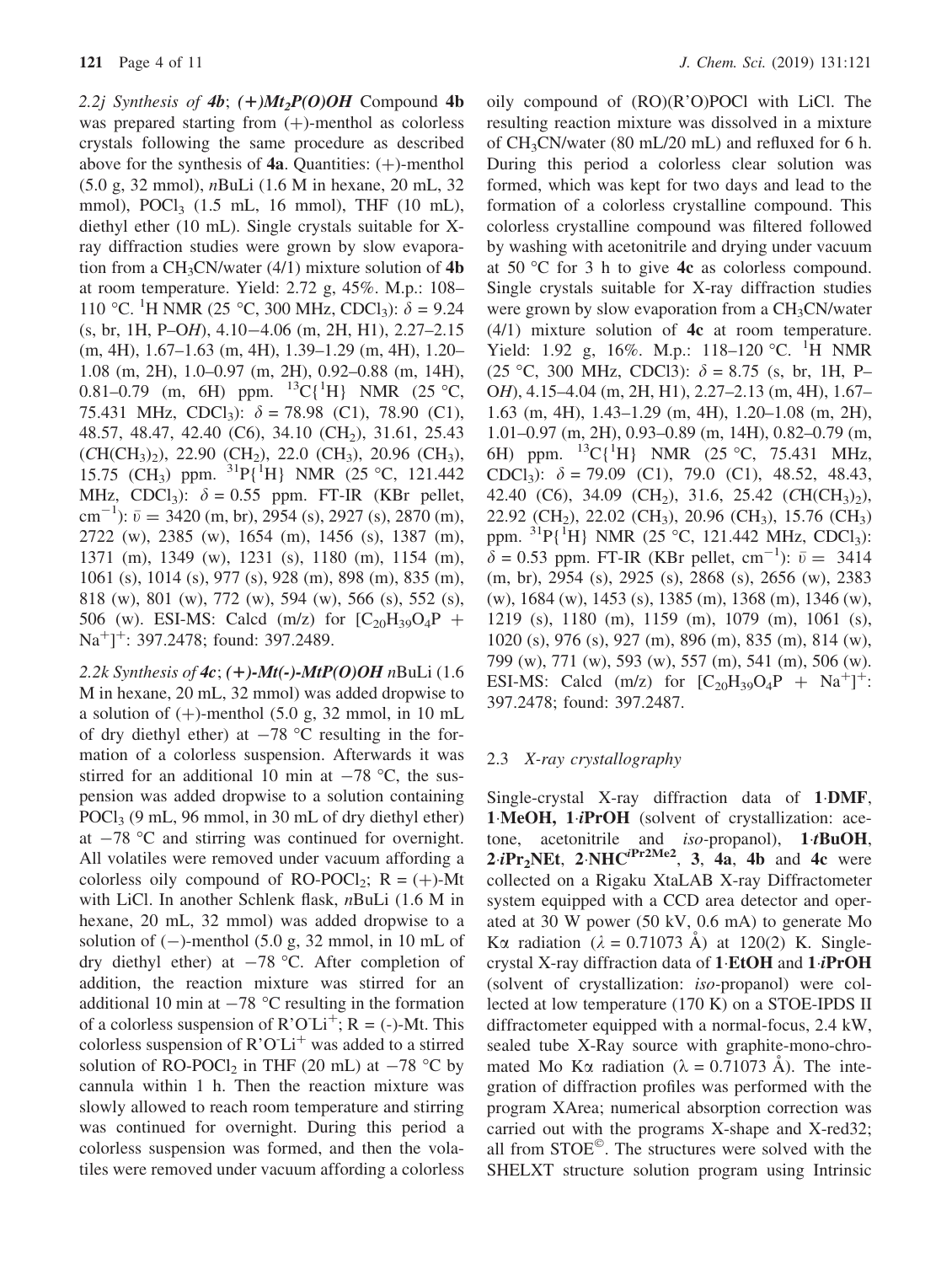Phasing and refined with the SHELXL refinement package using Least Squares minimisation in the Olex-2 software.<sup>39–43</sup> All non-hydrogen atoms were refined with anisotropic thermal parameters. All hydrogen atoms were placed in geometrically calculated positions or found in the Fourier difference map and included in the refinement process using a riding model. Crystal data and structure refinement of all these compounds are given in Tables S5 and S6 (Supplementary Information).

## 3. Results and Discussion

We have synthesized 1  $Et_2O$  according to the procedure shown in Scheme  $1.\overline{37}$  Subsequently, compound  $1 \text{ Et}_2$ O was crystallized using different solvents capable of hydrogen bonding such as  $DMF$ ,  $CH<sub>3</sub>OH$ , EtOH, and iPrOH as well as from the mixtures of  $iPrOH/CH_3COCH_3/CH_3CN$  and  $tBuOH/CH_3COCH_3/$ CH3CN solvents to study the H-bonding interaction. Crystallization of the phosphate diester in  $CH<sub>3</sub>$  $COCH<sub>3</sub>$ ,  $CH<sub>2</sub>Cl<sub>2</sub>$ ,  $CHCl<sub>3</sub>$  or DMSO did not succeed. Analysis of the single crystals of 1-DMF obtained from DMF indicates two types of H-bond between P–  $O-H \cdots O=CH$  and  $P=O \cdots H-C=O$  moieties. This results

in the stabilization of the monomer in the solid-state. On the other hand, analysis of crystals obtained from CH<sub>3</sub>OH, EtOH, *iPrOH/CH*<sub>3</sub>COCH<sub>3</sub>/CH<sub>3</sub>CN indicated the formation of an alcohol-assisted dimer (Figure 1). The important bond distances and angles of these compounds are given in Tables S1 and S2 (Supplementary Information).

The molecular structures of the phosphate diesters, 1-DMF, 1-MeOH, 1-EtOH and 1-iPrOH (solvent of crystallization: acetone, acetonitrile and iso-propanol) reveal three types of P-O bond distances (Tables S1 and S2, Supplementary Information). The shortest distance is  $1.469(3)$  Å  $(1-DMF)$ ,  $1.471(11)$  Å  $(1 \text{MeOH})$ , 1.471(4) Å (1 **EtOH**) and 1.473(11) Å  $(1$  *iPrOH*) which is consistent with the P=O distance of similar compounds. A total of six O–P–O angles were found in each structure:  $109.05$   $(17)^\circ$ ,  $107.49(16)$ °,  $95.06(15)$ °,  $113.30(17)$ °,  $115.20(17)$ °, 114.82(17)<sup>°</sup> (1·**DMF**),<br>112.01(6)<sup>°</sup>, 103.0(6)<sup>°</sup>,  $103.64(6)^\circ$ ,  $105.31(6)^\circ$ ,  $112.01(6)^\circ$ ,  $103.0(6)^\circ$ ,  $114.57(6)^\circ$ ,  $116.95(7)^\circ$  $(1 \cdot \text{MeOH})$ ;  $116.95(4)$ °,  $112.01(2)$ °,  $114.28(23)$ °,  $105.71(24)^\circ$ ,  $103.14(3)^\circ$ ,  $103.40(33)^\circ$  (1 **EtOH**) and  $102.78(6)$ °,  $103.45(6)$ °,  $115.12(6)$ °,  $105.67(6)$ °, 112.22(6)°, 116.21(7)° (1 $i$ PrOH). In all these instances, the central prochiral phosphorus centre is present in a distorted tetrahedral geometry. The



Scheme 1. Synthesis of 1 DMF, 1 MeOH, 1 EtOH, 1 iPrOH and 1 *t*BuOH.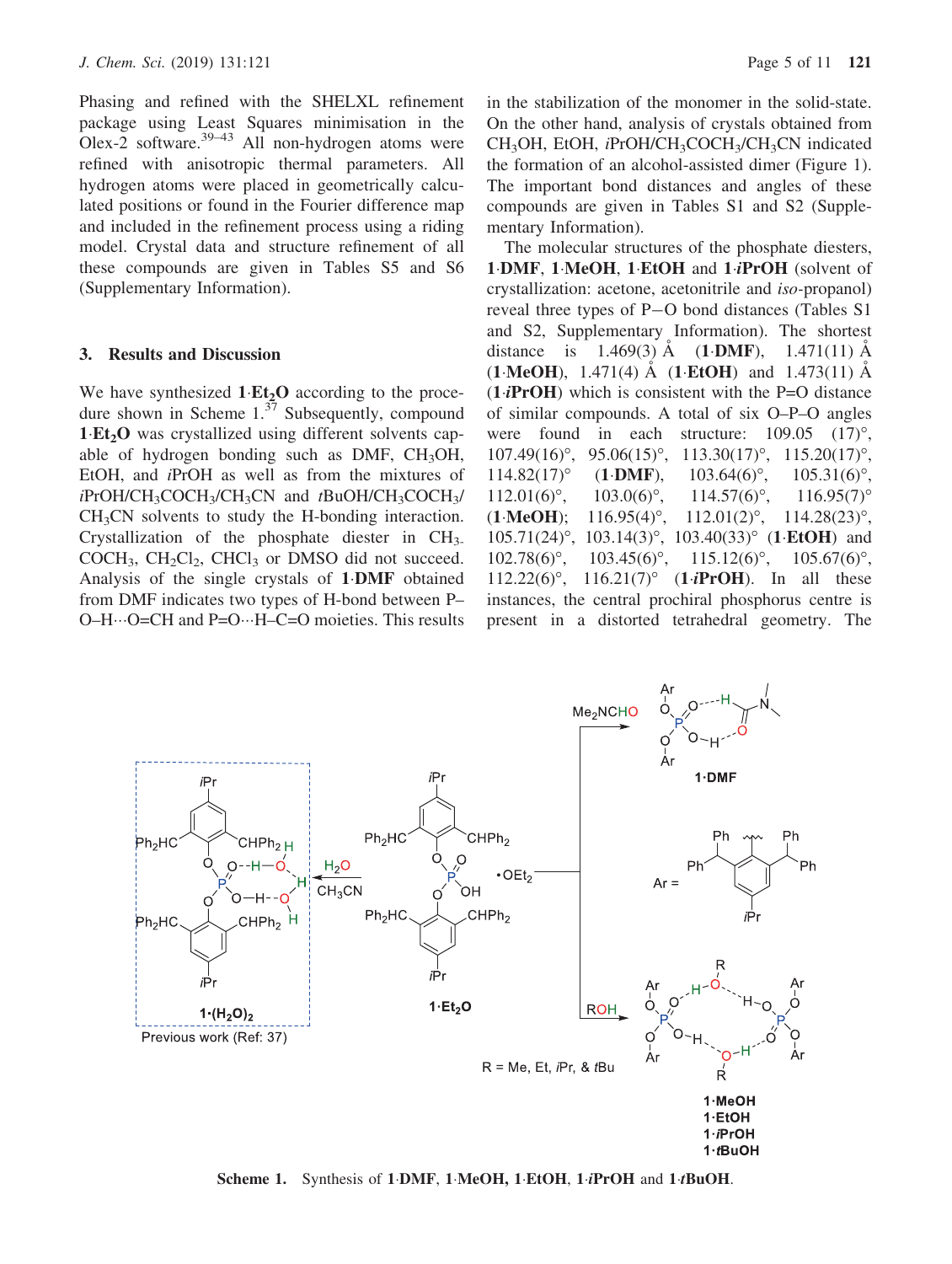

Figure 1. H-bonded molecular structures of (a) 1 DMF, (b) 1 MeOH, (c) 1 EtOH and (d) 1 *iPrOH*; all hydrogen atoms except O–H, C–H of DMF and one disordered solvent molecule in 1 DMF were omitted for clarity reasons and thermal ellipsoids represent the 50% probability level in all cases.

molecular structure of 1-DMF shows a non-planar seven-membered ring (Figure 1), and in the case of 1 MeOH, 1 EtOH and 1 iPrOH non-planar twelvemembered rings (Figure 1). The crystal structure of 1. DMF also shows two types of intermolecular hydrogen-bonds  $\therefore$ O=C = 1.843(7) Å /  $P=O \cdot H-C = 2.733 \text{ Å}$  with an O $\cdot \cdot \cdot O$  separation of only  $2.418(4)$  Å. On the other hand, crystal structures of 1 MeOH, 1 EtOH and 1 *iPrOH* reveal intermolecular hydrogen-bonding between one molecule of phosphate diester and one molecule of alcohol (P–  $OH \cdots OH-R/P=O \cdots H\cdot OR$  via two short  $O-H \cdots O$ bonds  $[$ P-OH $\cdots$ OH-R = 1.584(3)  $\AA$  (1  $(1 \cdot \text{MeOH})$ , 1.532(7)  $\AA$  (1 **EtOH**) and 1.51(3)  $\AA$  (1 *i***PrOH**);  $P=O \cdots H\text{-}OR = 1.75(3) \text{ Å}$  (1.  $1.762(7)$  Å  $(1 \text{ EtoH})$  and  $1.91 \text{ Å } (1 \cdot i \text{ProH})$ ] with O $\cdots$ O separations of 2.435(16)  $\AA$ /2.671(16)  $\AA$  $(1 \cdot \text{MeOH})$ ,  $2.433(11)$   $\text{Å}/2.652(10)$   $\text{Å}$  (1 **EtOH**) and 2.413(18)  $\text{Å}$ 

 $2.703(17)$ Å (1 *i*PrOH). 1 *iPrOH* when crystallized in pure iso-propanol solvent results in severe disorder in the iso-propanol and therefore the H-bonding interactions are not discussed. The metric parameters of 1 *iPrOH* and 1 *tBuOH* are given in Table S2, Supplementary Information.

Previously we reported the reaction of  $1 \text{·} Et_2O$  with Et<sub>3</sub>N affording anionic phosphate diester,  $2$ -Et<sub>3</sub>N.<sup>37</sup> Subsequently, we also performed related reactions of **1-Et<sub>2</sub>O** with one equivalent of  $iPr_2NEt$  or NHC<sup> $iPr_2Me2$ </sup>, resulting in the formation of colourless compounds  $2 \cdot iPr_2NEt$  and  $2 \cdot NHC^{iPr2Me2}$ , respectively. The characterization of  $2 \cdot iPr_2NEt$  and  $2 \cdot NHC^{iPr2Me2}$  in solution was carried out by NMR and ESI-MS methods. The most prominent features were the appearance of resonances of N-H in  $2 \cdot i Pr_2NEt$  or C2-H in  $2 \cdot \text{NHC}^{i\text{Pr2Me2}}$  in the deshielded region (11.25 ppm in CDCl<sub>3</sub> for  $2 \cdot i Pr_2NEt$  and 10.54 ppm in CDCl<sub>3</sub> for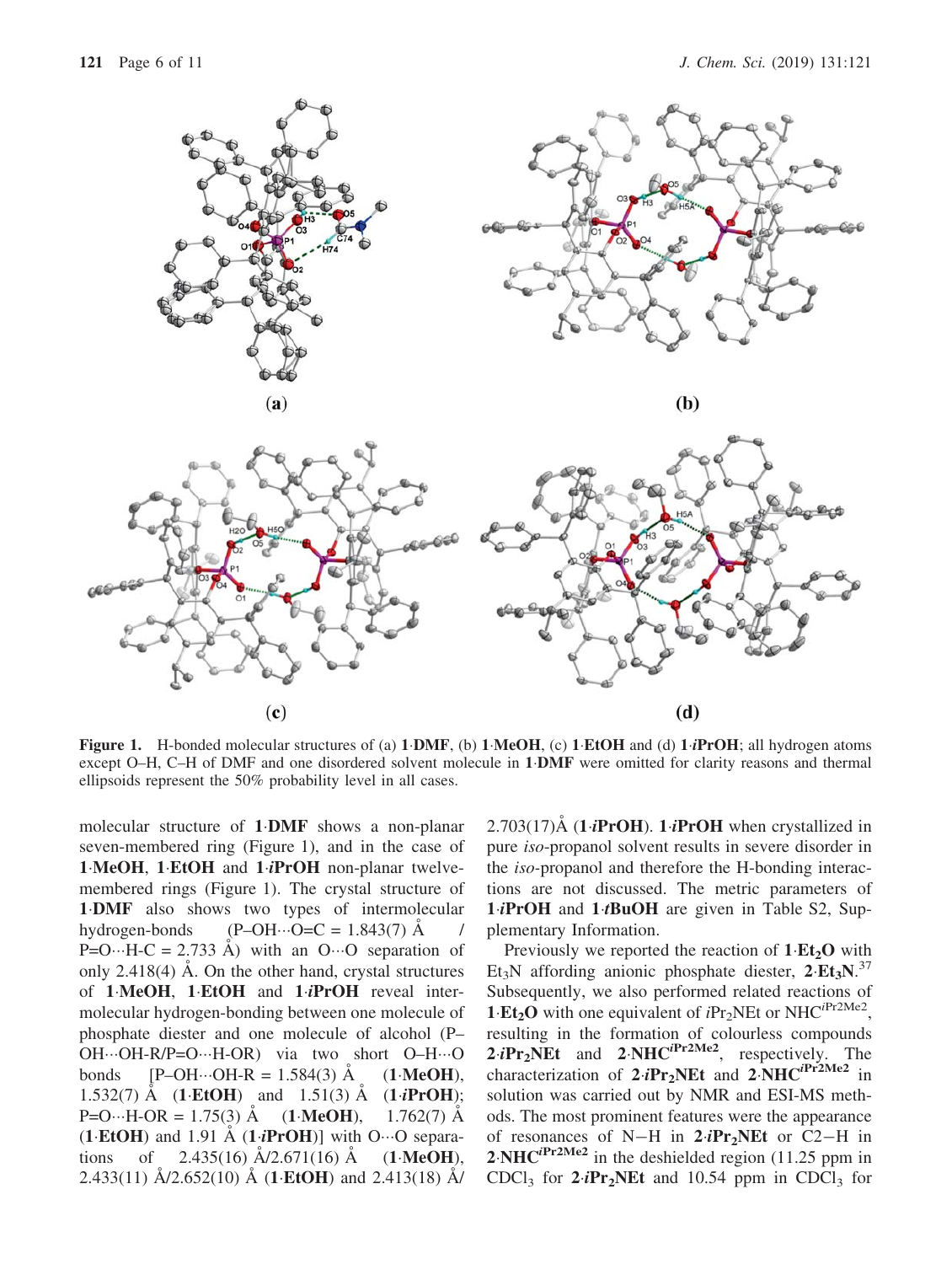

**Scheme 2.** Synthesis of  $2 \cdot iPr_2NEt$  and  $2 \cdot NHC^{iPr2Me2}$ .

**Table 1.**  ${}^{31}P\{{}^{1}H\}$  NMR and selected  ${}^{1}H$  NMR data of newly synthesized compounds.

| Compound                                             | $\delta$ <sup>31</sup> P{ <sup>1</sup> H} NMR<br>(ppm) | $\delta$ <sup>1</sup> HNMR of P-OH<br>(ppm) |
|------------------------------------------------------|--------------------------------------------------------|---------------------------------------------|
| $2 \cdot i Pr_2NEt$<br>2.NHC $i Pr_2Me_2$<br>3<br>4a | $-11.0$<br>$-9.2$<br>$-10.6$<br>0.55                   | 8.78                                        |
| 4 <sub>b</sub><br>4c                                 | 0.55<br>0.53                                           | 9.24<br>8.75                                |

All NMR spectra were measured using CDCl<sub>3</sub>.

 $2.\text{NHC}^{iPr2Me2}$ ) (Scheme 2, Figures S1 and S4, Supplementary Information). The  $^{31}P\{^{1}H\}$  solution NMR spectra of  $2 \cdot iPr_2NEt$  or  $2 \cdot NHC^{iPr_2Me2}$  show each a singlet at  $\delta = -11.0$  or  $-9.2$ ppm suggesting the

presence of only one type of phosphorus centre in the dissolved state (Table 1). The base peak in the ESI- $MS$  spectrum for  $2 \text{NHC}^{iPr2Me2}$  recorded in positive ion mode corresponds to the imidazolium cation. Furthermore,  $2 \cdot \hat{P}r_2NEt$  and  $2 \cdot NHC^{iPr2Me2}$  were characterized in their solid-state by single-crystal X-ray diffraction analysis.

The asymmetric units of  $2$ units of  $2 \cdot iPr_2NEt$  and  $2 \cdot \text{NHC}^{i\text{Pr2Me2}}$  are shown in Figure 2. The crystallographic parameters for these compounds are given in Table S6 (Supplementary Information). The negative charge of the phosphate diester ligand in  $2 \cdot iPr_2NEt$ and  $2 \text{~NHC}^{iPr2Me2}$  is delocalized as confirmed from the P–O distances [P1–O1 1.622(7), P1–O2 1.618(6), P1–O3 1.490(7), P1–O4 1.467(3) in  $2 \cdot i Pr_2NEt$  and P1–O1 1.625(1), P1–O2 1.628(6), P1–O3 1.468(5), P1–O4 1.486(3) in  $2$  NHC<sup>*i*Pr2Me2</sup>]. The phosphorus atom exhibits a distorted tetrahedral geometry with the



Figure 2. Molecular structures of  $2 \cdot iPr_2NEt$  and  $2 \cdot NHC^{iPr_2Me_2}$ . Thermal ellipsoids are at the 50% probability level (hydrogen atoms except N–H for  $2 \cdot iPr_2NEt$  and C71–H71 for  $2 \cdot NHC^{iPr2Me2}$  are omitted for clarity).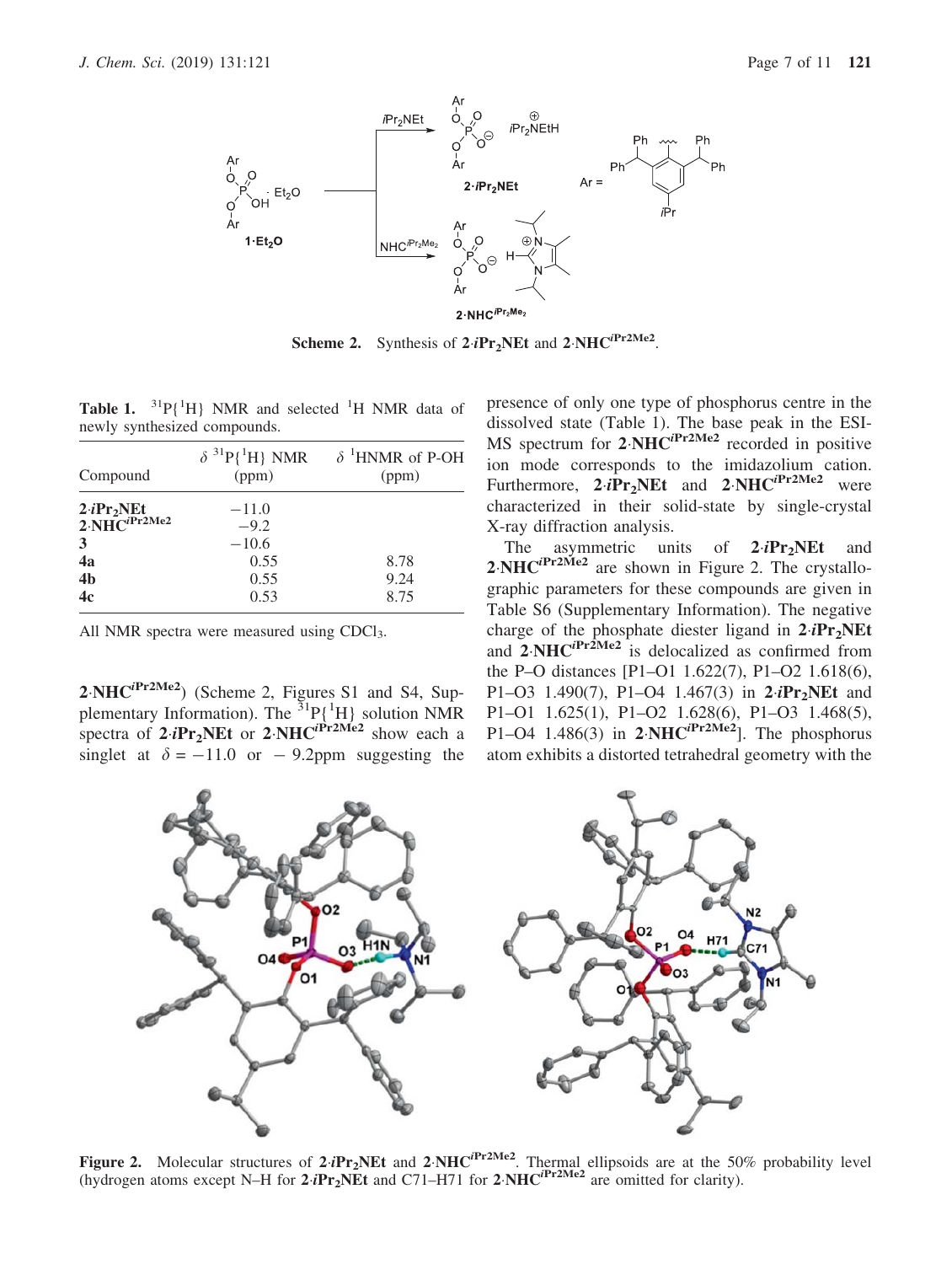

Scheme 3. Synthesis of 3.

angles varying from  $98.09(9)^\circ - 119.37(11)^\circ$  in  $2 \, iPr_2$ NEt and  $93.84(8)^\circ - 118.47(10)^\circ$  in  $2.\text{NHC}^{iPr2Me2}$ (Table S3, Supplementary Information). Ethyl diisopropyl ammonium  $(2 \cdot iPr_2NEt)$  and imidazolium  $(2 \text{ NHC}^{iPr2Me2})$  cations are involved in strong hydrogen bonding interaction with the anionic phosphate diester  $[N1-H1N...O3, 1.61(3)$  Å in 2-iPr<sub>2</sub>NEt and C71–H71-O4 2.00(3)  $\AA$  in 2-NHC<sup>*iPr2Me2*].</sup>

Subsequently, we were interested to obtain zincphosphate diester complex using  $2$  Et<sub>3</sub>N and ZnCl<sub>2</sub>. However, the reaction of  $2 \text{ Et}_3 \text{N}$  with  $ZnCl_2$  in methanol afforded the ion-pair 3 (Scheme 3). The  $3^{31}P\{^1H\}$  NMR spectrum of 3 revealed the presence of a singlet at  $\delta = -10.6$  ppm suggesting the presence of only one type of phosphorus centre in the dissolved state (Table 1). In comparison to the ion pair  $2 \text{ E} t_3$ . N ( $\delta$  = -9.8), the chemical shift for 3 appears in the upfield region.

The solid-state structure of 3 is shown in Figures 3 and S28, Supplementary Information. The crystallographic parameters are given in Table S6 (Supplementary Information). The asymmetric unit contains two anionic diester phosphates and the cationic hexacoordinated Zn(II) complex,  $[Zn(H_2O)_2(CH_3OH)_4]^{2+}$ . The negative charge of the phosphate diester in 3 is delocalized as confirmed from the P–O distances [P1–O1 1.611(3), P1–O2 1.603(2), P1–O3 1.486(3), P1–O4 1.491(3) in 3] and the phosphorous atom is present in a distorted tetrahedral geometry with angles around phosphorus varying from  $100.59(13)$ <sup>o</sup>- $117.23(15)^\circ$  (Table S3, Supplementary Information). The coordinating methanol and methoxide ligands in the hexa-coordinated cationic moiety  $[Zn(H_2O)_2(-)]$  $CH_3OH)_{4}$ <sup>2+</sup> and, however, disordered in two crystallographic special positions (Figure 3; only one part is shown) and therefore the metric parameters are not discussed.

Subsequently, in order to explore the assembly of chiral phosphate ligands, menthol-based compounds 4a, 4b and 4c were prepared (Scheme 4). While hydrolysis of the symmetric phosphoryl dichlorides afforded 4a and 4b, the corresponding hydrolysis of the unsymmetrical derivative afforded 4c (Scheme 4).



Figure 3. Molecular structure of 3 revealing the hydrogen bonding interactions. Thermal ellipsoids are at the 50% probability level (hydrogen atoms except O–H are omitted for clarity).

The  $1$ HNMR spectra of **4a**, **4b** and **4c** reveal the presence of a broad singlet in each corresponding to POH at  $\delta = 8.78$ , 9.24 and 8.75 ppm, respectively (Table 1). The  ${}^{31}P[{^1}H)NMR$  spectra of 4a, 4b and 4c revealed singlets at  $\delta = 0.55$ , 0.55 and 0.53 ppm, respectively, which are upfield shifted compared to the resonances observed in the corresponding phosphoryldichlorides ( $\delta$ : 3.3 ppm) (Table 1). Single crystals of 4a, 4b, and 4c were obtained by slow evaporation from CH<sub>3</sub>CN/water mixture solutions and were subjected to X-ray diffraction studies (Figure 4, Figures S29–S30, Supplementary Information).

The important bond distances and angles of 4a, 4b and 4c are given in Table S4, Supplementary Information. The molecular structures of 4a, 4b and 4c, show three types of P-O bond distances (Table S4, Supplementary Information). The shortest distance is 1.492(5) A (4a), 1.489(4) A (4b) and 1.495(1) A (4c), which is consistent with the P=O distance of known similar compounds. A total of six O–P–O angles were found in each structure: [101.9(3), 109.3(3), 110.4(3), 111.5(3), 107.2(3), 115.6(3) and 111.3(4) (4a)],  $[102.0(2), 106.9(3), 108.9(2), 116.0(3), 111.5(3)$  and 110.6(3) (4b)] and [103.40(6), 108.70(7), 112.26(6),  $115.31(7)$ ,  $109.50(6)$  and  $106.99(7)$  (6c). The molecular structures of 4a and 4c reveal a non-planar eight-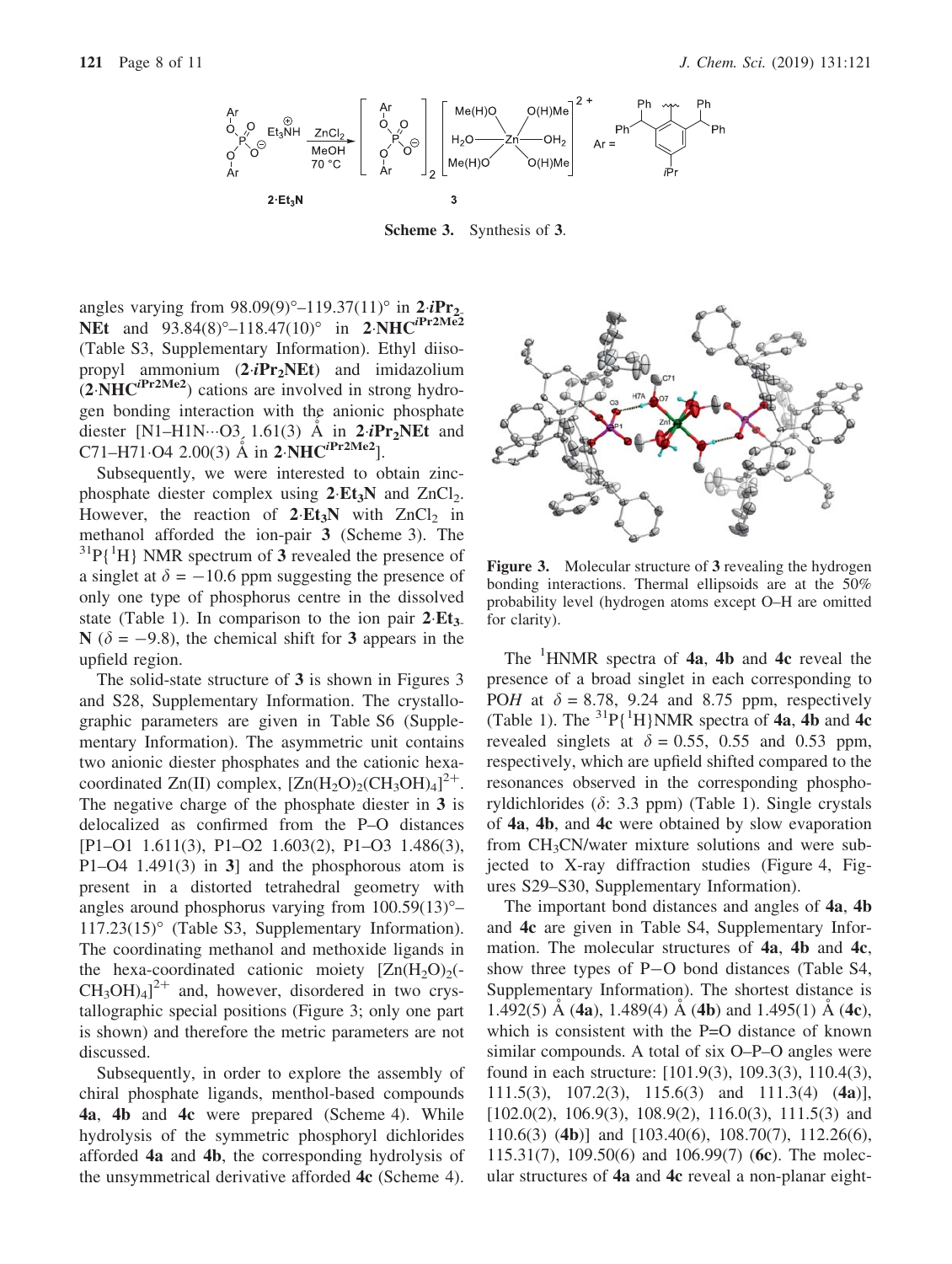

Scheme 4. Syntheses of 4a, 4b and 4c.



Figure 4. Molecular structure of 4a showing the hydrogen bonding interactions in the crystal. Thermal ellipsoids are at the 50% probability level (hydrogen atoms except O– H are omitted for clarity).

membered ring (Figures 4 and S30, Supplementary Information) as a result of an intermolecular hydrogen-bonding network between the two molecules of phosphate diesters (P=O/P–OH) via two short O–H…Q bonds  $[P=O \cdots HO-P = \{1.611(8) \text{ Å} \text{ and } 1.700(5) \text{ Å}\}$ (4a)} and 1.779(3) Å (4c)] with a O···O separation of  $\{2.472(5)$  Å and  $2.527(3)$  Å  $(4a)$ }, and  $2.533(1)$  Å (4c)]. In the case of 4b, these hydrogen-bonding interactions are missing; this can be attributed to the orientation of the hydroxide moiety of the P–OH group which leads to the monomeric structure in the solid state.

#### 4. Conclusions

In summary, we report the monomeric solid-state molecular structure of 2,6-(CHPh)<sub>2</sub>-4-*i*Pr-phenyl substituted phosphate diester as crystallized from DMF solvent. With alcohols as the crystallizing solvents, solvent-bridged dimeric structures are the result. The reactions of phosphate diesters with bases such as amine and NHC afforded ion-pairs which are present as monomers in the solid-state. We also obtained the anionic phosphate diester with a cationic Zn(II) complex as the counter cation. In addition, we have also synthesized phosphate diesters containing  $(-)$ -menthol,  $(+)$ -menthol and  $(+)$ / $(-)$ -menthol substituents.

### Supplementary Information (SI)

CCDC 1892137–1892148 contains the supplementary crystallographic data for 1-DMF, 1-MeOH, 1-EtOH, 1 *iPrOH* (Solvent of crystallization: *iso-propanol*), 1-iPrOH (Solvent of crystallization: acetone, acetonitrile and iso-propanol),  $1$ **tBuOH** (Solvent of crystallization: acetone, acetonitrile and *tert*-butanol),  $2 \cdot i Pr_2NEt$  and  $2 \text{~NHC}^{\text{iPr2Me2}}$ , 3, 4a, 4b, and 4c. These data can be obtained free of charge via http://www.ccdc.cam.ac.uk/ conts/retrieving.html, or from the Cambridge Crystallographic Data Centre, 12 Union Road, Cambridge CB2 1EZ, UK; fax:  $(+44)$  1223-336-033; or e-mail: deposit@ccdc.cam.ac.uk. Supplementary data associated with this article is available at www.ias.ac.in/chemsci.

#### Acknowledgements

This work is supported by the TIFR Centre for Interdisciplinary Science Hyderabad, Hyderabad, India. V. G. acknowledges financial support from the Science and Engineering Research Board (SERB-NPDF) (Project No. PDF/2017/001902), Government of India. VC is thankful to the Department of Science and Technology, New Delhi, India, for National J. C. Bose fellowships.

### References

1. Murugavel R, Choudhury A, Walawalkar M G, Pothiraja R and Rao C N R 2008 Metal Complexes of Organophosphate Esters and Open-Framework Metal Phosphates: Synthesis, Structure, Transformations, and Applications Chem. Rev. 108 3549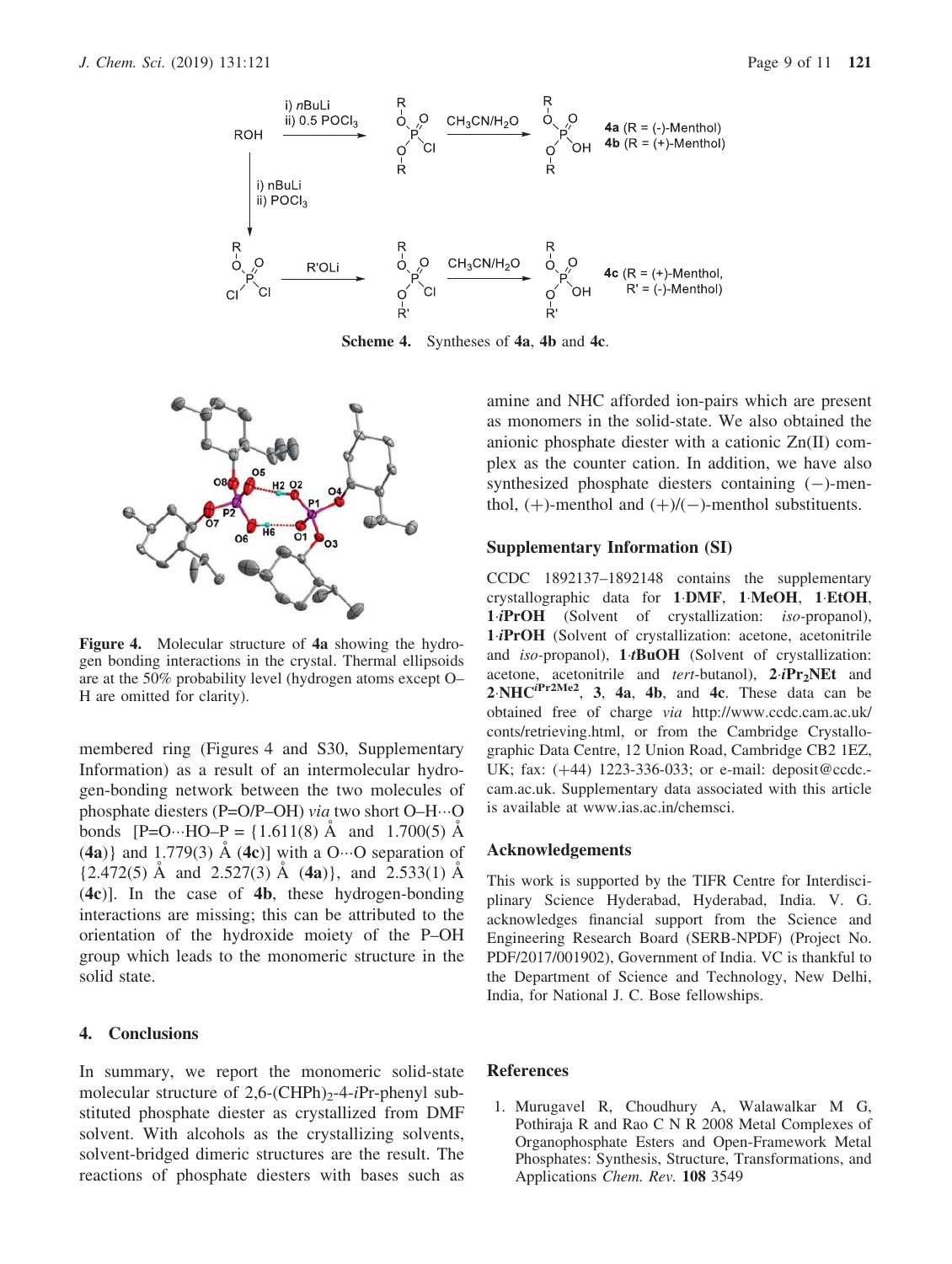- 2. Roesky H W, Walawalkar M G and Murugavel R 2001 Is Water a Friend or Foe in Organometallic Chemistry? The Case of Group 13 Organometallic Compounds Acc. Chem. Res. 34 201
- 3. Murugavel R, Walawalkar M G, Dan M, Roesky H W and Rao C N R 2004 Transformations of Molecules and Secondary Building Units to Materials: A Bottom-Up Approach Acc. Chem. Res. 37 763
- 4. Guillou N, Gao Q, Forster P M, Chang J-S, Nogus M, Park S-E, Frey G and Cheetham 2001 A K, Nickel(ii) Phosphate VSB-5: A Magnetic Nanoporous Hydrogenation Catalyst with 24-Ring Tunnels Angew. Chem. 113 2913
- 5. Walawalkar M G, Roesky H W and Murugavel R 1999 Molecular Phosphonate Cages: Model Compounds and Starting Materials for Phosphate Materials Acc. Chem. Res. 32 117
- 6. Goura J and Chandrasekhar V 2015 Molecular Metal Phosphonates Chem. Rev. 115 6854
- 7. Murugavel R, Kuppuswamy S, Gogoi N and Steiner A 2010 Assembling Discrete D4R Zeolite SBUs through Noncovalent Interactions. 3. Mediation by Butanols and 1,2-Bis(dimethylamino)ethane Inorg. Chem. 49 2153
- 8. Murugavel R, Kuppuswamy S, Maity A N and Singh M P 2009 Di-, Tri-, Tetra-, and Hexanuclear Copper(II) Mono-organophosphates: Structure and Nuclearity Dependence on the Choice of Phosphorus Substituents and Auxiliary N-Donor Ligands Inorg. Chem. 48 183
- 9. Murugavel R and Shanmugan S 2008 Asymmetric Pentameric and Tetrameric Organooxotin Clusters: Insights into Their Formation through Partial Dearylation Organometallics 27 2784
- 10. Cheng W, Feng Z-Q and Tang J-M 2011 Bis(3,5 dimethoxyphenyl)phosphinic acid Acta Crystallogr., Sect. E 67 o896
- 11. Székely G, Farkas V, Párkányi L, Tóth T, Hollósi M. and Huszthy P 2010 Crystal structures of crown ethers containing an alkyl diarylphosphinate or a diarylphosphinic acid unit Struct. Chem. 21 277
- 12. Lyssenko K A, Grintselev-Knyazev G V and Antipin M Y 2002 Nature of the P–O bond in diphenylphosphonic acid: experimental charge density and electron localization function analysis Mendeleev Commun. 12 128
- 13. Fenske D, Mattes R, Löns J and Tebbe K-F 1973 Die Kristallstruktur von Diphenylphosphinsäure Chem. Ber. 106 1139
- 14. Xu B, Zhu S-F, Zhang Z-C, Yu Z-X, Ma Y. and Zhou Q-L 2014 Highly enantioselective S–H bond insertion cooperatively catalyzed by dirhodium complexes and chiral spiro phosphoric acids Chem. Sci. 5 1442
- 15. Nayak S K, Chandrasekhar S and Row T N G 2008 1,1'-Bi-naphthalene-2,2'-diyl hydrogen phosphate Acta Crystallogr., Sect. E 64 o256
- 16. Swamy K C K, Kumaraswamy S and Kommana P 2001 Very Strong  $C-H\cdots O$ ,  $N-H\cdots O$ , and  $O-H\cdots O$ Hydrogen Bonds Involving a Cyclic Phosphate J. Am. Chem. Soc. 123 12642
- 17. Klussmann M, Ratjen L, Hoffmann S, Wakchaure V, Goddard R and List B 2010 Synthesis of TRIP and Analysis of Phosphate Salt Impurities Synth. Lett. 2189
- 18. DeFord J, Chu F and Anslin E V 1996 Dimerization constants for phosphoric acid diesters Tetrahedron Lett. 37 1925
- 19. Peppard D F, Ferraro J R and Mason G W 1957 Possible hydrogen bonding in certain interactions of organic phosphorus compounds J. Inorg. Nucl. Chem. 4 371
- 20. Peppard D F, Ferraro J R and Mason G W 1958 Hydrogen bonding in organophosphoric acids J. Inorg. Nucl. Chem. 7 231
- 21. Dar A A, Mallick A and Murugavel R 2015 Synthetic strategies to achieve further-functionalised monoaryl phosphate primary building units: crystal structures and solid-state aggregation behaviour New J. Chem. 39 1186
- 22. Kalita A C, Sharma K and Murugavel R 2014 Pseudopolymorphism leading and two different supramolecular aggregations in a phosphate monoester: role of a rare water-dimer CrystEngComm 16 51
- 23. Kuczek M, Bryndal I. and Lis T 2006 4-Nitrophenyl phosphoric acid and its four different potassium salts: a solid state structure and kinetic study CrystEngComm 8 150
- 24. Onoda A, Yamada Y, Okamura T-A, Yamamoto H and Ueyama N 2002 Mononuclear Ca(II)-Bulky Aryl-Phosphate Monoanion and Dianion Complexes with Ortho-Amide Groups Inorg. Chem. 41 6038
- 25. Onoda A, Okamura T, Yamamoto H and Ueyama N 2001One-dimensional P–OH---O=P hydrogen bonds restricted by the bulky molecule 2,6-diiso-propyl-phenyl di-hydrogen phosphate Acta Crystallogr., Sect. E o1022
- 26. Mehring M, Schurmann M and Ludwig R 2003 tert-Butylphosphonic Acid: From the Bulk to the Gas Phase Chem. Eur. J. 9 837
- 27. Chandrasekhar V, Sasikumar P, Boomishankar R and Anantharaman G 2006 Assembly of Lipophilic Tetranuclear (Cu<sub>4</sub> and Zn<sub>4</sub>) Molecular Metallophos-<br>phonates from 2,4,6-Triisopropylphenylphosponic  $from$  2,4,6-Triisopropylphenylphosponic Acid and Pyrazole Ligands Inorg. Chem. 45 3344
- 28. Weakley T J R 1976 Benzenephosphonic acid Acta Cryst. B32 2889
- 29. Parmar D, Sugiono E, Raja S and Rueping M 2014 Complete Field Guide to Asymmetric BINOL-Phosphate Derived Brønsted Acid and Metal Catalysis: History and Classification by Mode of Activation; Brønsted Acidity, Hydrogen Bonding, Ion Pairing, and Metal Phosphates Chem. Rev. 114 9047
- 30. Minyaev M E, Nifantev I E, Tavtorkin A N, Korchagina S A and Zeynalova S S 2015 Crystal structure of  $[bis(2,6-diisopropylphenyl)$  phosphato- $\kappa$ O]tris(methanol- $\kappa$ O)lithium methanol monosolvate Acta Cryst. E71 443
- 31. Murugavel R, Sathiyendiran M, Pothiraja R, Walawalkar M G, Mallah T and Rivire E 2004 Monomeric, Tetrameric, and Polymeric Copper Di-tert-butyl Phosphate Complexes Containing Pyridine Ancillary Ligands Inorg. Chem. 43 945
- 32. Murugavel R and Shanmugan S 2007 Seeking tetrameric transition metal phosphonate with a D4R core and organising it into a 3-D supramolecular assembly Chem. Commun. 1257